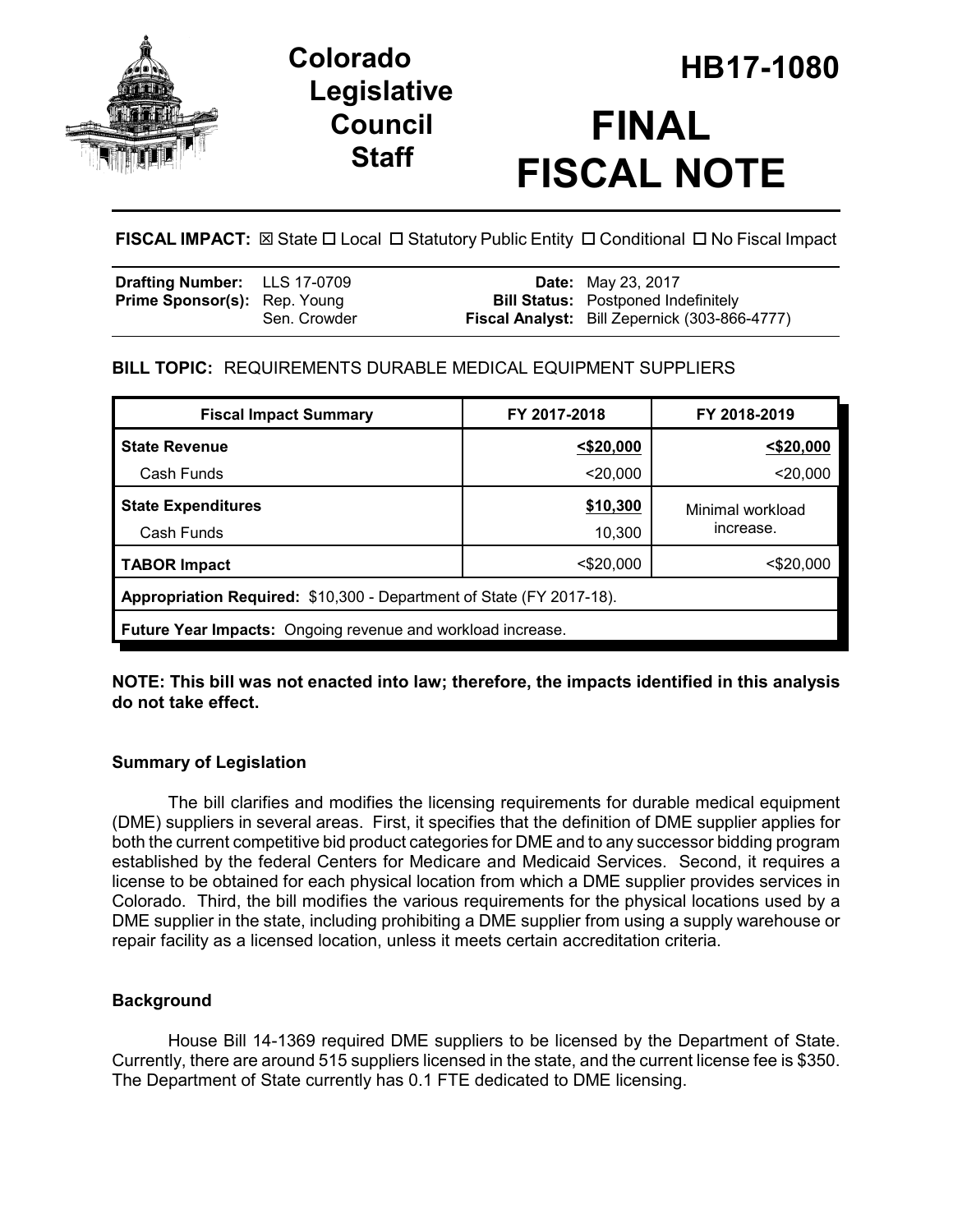May 23, 2017

#### **Assumptions**

While the bill takes effect immediately upon passage, the fiscal note assumes all revenue and spending impacts will begin starting in FY 2017-18.

#### **State Revenue**

The bill will increase cash fund revenue to the Department of State by less than \$20,000 per year beginning in FY 2017-18. Revenue is deposited into the Department of State Cash Fund. This revenue increase will result from DME suppliers getting licenses for multiple locations, rather than using a single license to operate multiple locations. Data on current licensees suggests that some suppliers are already licensing each location separately, which may limit the potential revenue increase.

*Fee impact on businesses*. Colorado law requires legislative service agency review of measures which create or increase any fee collected by a state agency. This bill increases the number of business locations subject to a licensing fee. If 50 additional DME supplier locations are licensed under the bill at the current fee of \$350, fee revenue would increase by \$17,500. Given the uncertainty surrounding the potential number of new licenses issued, the fiscal note estimates additional cash fund revenue of less than \$20,000 per year. If significantly more licenses are issued for multiple locations than estimated in the fiscal note, it is assumed that the fee amount will be lowered to minimize excess revenue collection above the current program costs.

#### **TABOR Impact**

This bill increases state cash fund revenue from fees, which will increase the amount of money required to be refunded under TABOR for FY 2017-18 and FY 2018-19. TABOR refunds are paid out of the General Fund. Since the bill increases the TABOR refund obligation without a corresponding change in General Fund revenue, the amount of money available in the General Fund for the budget will decrease by an identical amount.

#### **State Expenditures**

The bill increases costs in the Department of State by **\$10,300 in FY 2017-18 only.** In future years, the Department of State will have a minimal increase in workload. These impacts are described below.

**Computer programming.** The changes to the licensing requirements will require minor updates to the business licensing computer system used by the Secretary of State's Office. Assuming a rate of \$103 per hour and 100 hours of programming, these system changes will result in a one-time cost of \$10,300.

*Licensing workload.* Workload in the Department of State will increase by a minimal amount from additional DME supplier locations being licensed and the more stringent requirements concerning geographic location and licensing attestation. It is assumed this workload can be accomplished within existing appropriations.